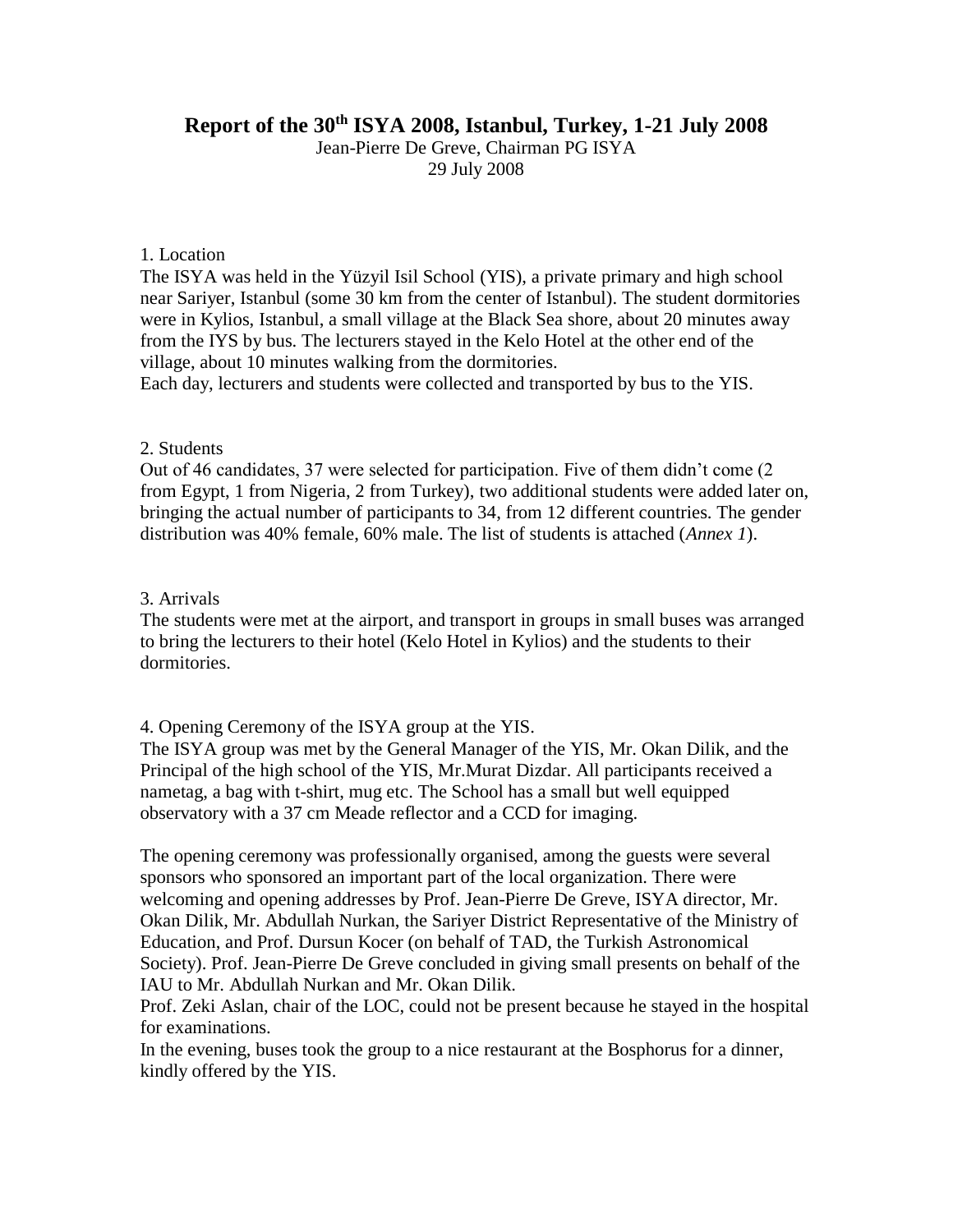## 5. Program

5.1. The schedule of the program is attached (*Annex 2*). It was adapted to cope for Zeki Aslan's late arrival. Lectures started at 9 am and finished at 5.20 pm. Several lectures were also followed by labs to exercise the presented material. Each lecture or lab lasted 90 minutes. There were two teaching slots in the morning, and two in the afternoon, each separated by a coffee/tea break of 20 minutes. The lunch break lasted from 12.20 am till 2 pm.

5.2. The first afternoon session was on the observatories in Turkey and their programs (Dr. Sinan Yerli) and an instruction on how to write a scientific paper and getting it published (J.P. De Greve).

5.3. Lecturers and their topics:

A. Alpar (Sabanci Univ.): Endpoints of stellar evolution, structure of neutron stars, observations of neutron stars.

Z. Aslan (Istanbul Kültür Univ.): Introduction to astrometry, CCD astrometry.

J.P. De Greve (Vrije Univ. Brussel): How to write and publish a research paper, Structure and evolution of stars, Structure and evolution of Binaries.

A. Frasca (Catania Obs.): Stellar spectroscopy and data analysis with IRAF, spectroscopy of binaries.

E. Guinan (Villanova Univ.): How to give a talk, Binary stars as astrophysical labs, extrasolar planets and life, stellar dynamos and effects on hosted planets, research with small telescopes.

K.-C. Leung (Nebraska Univ.): Photometry, novae, close binary observations.

R. Williams (STSci): Hubble Space Telescope science, Hubble Deep Fields, novae.

S. K. Yerli (Middle East Technical Univ.): CCD reduction techniques using IRAF with hands-on computer training on real/archive data.

5.4. An important aspect of the first week was the preparation of the observations to be carried out in the second week. With the support of Dr. Paul Roche, ISYA had access to the 2 meter robotic Faulkes telescope on Maoui, Hawai. Three slots of 2 hours were offered from 3.30 pm to 5.30 pm (Istanbul time) on Monday, Wednesday and Friday of the second week (through the appreciated support of Paul Roche). In the first week the students were asked to organize themselves into teams and to develop and propose a feasible observing project. In the second week slots of ten minutes were given to each team within the two-hour slots. In the lectures, the students gained insight in the IRAF software, to be able to carry out proper reductions of the data. In the third week, students could reduce their data.

5.5. In the second week the students had to give the topics for their presentations and a schedule was developed within the slots foreseen in the third week. Most of the students consulted Ed Guinan and/or Jean-Pierre De Greve for the content of their powerpoint presentation. The presentations took place on 5 slots of 1.5 hour from Tuesday till Saturday. For each student 15 minutes were foreseen for the presentation and the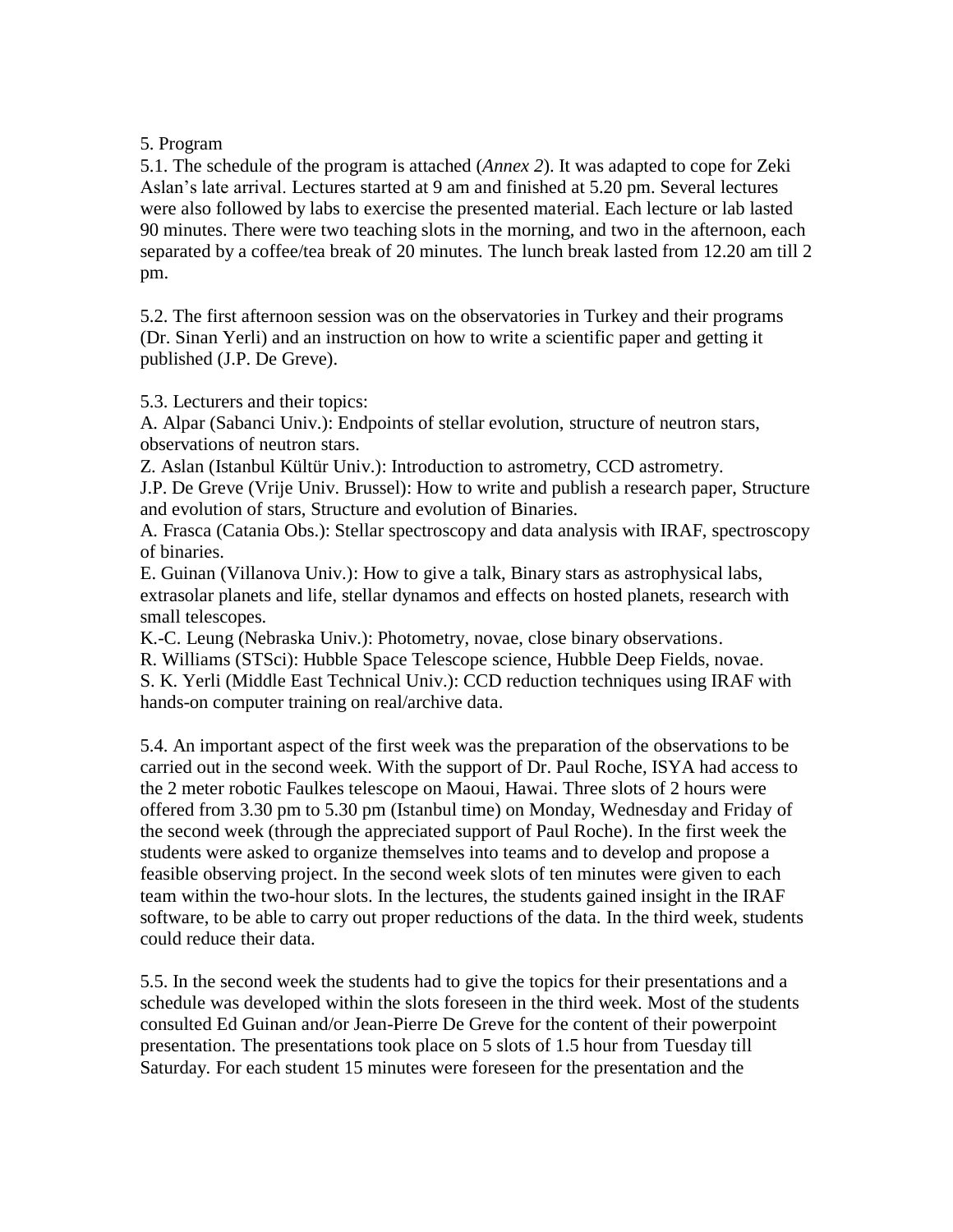discussion. The list of topics is attached (*Annex 3*). The lecturers agreed that the presentations were well prepared and of high quality.

# 6. Closing

At the last day, 20 July 2008, students filled in a 4-page evaluation sheet. The results of that inquiry are found in *Annex 4*. In the following closing ceremony, the lecturers received an ISYA certificate and a gift from the YIS. Then, the students received their certificate witnessing their participation in the ISYA2008.

## 7. Cultural program

The first weekend, the ISYA group visited the Aya Sofia and the Imperial Palace in Istanbul on Saturday. The day was concluded with a sightseeing boat trip through the Bosphorus. Sunday, a visit was made to the Sultan's Palace, the Cistern and the Blue Mosque, also in the center of Istanbul.

The second weekend a day at the grand bazaar was offered on Saturday and a visit to Istanbul's modern shopping area on Sunday.

## 8. Financial evaluation

The support from various sponsors, obtained through Yüzyil Isil School, severely lightened the proper ISYA-budget, as a substantial part of the transport costs were covered by the sponsoring, and several of the museum entrances. Moreover, the three foreign students who couldn't come decreased the expense for student travel. As a result, the total expense for the ISYA stays well within the foreseen budget. An overview of the costs is given in *Annex 5*. Details are available.

# **Evaluation ISYA 2008 – Istanbul, Turkey**

# **1. Student evaluation ISYA2008**

32 forms; statements; scale 5 (complete agreement) to 1 (complete disagreement); 12 forms had no comments at all, 20 forms contained comments.

Each graph is followed by a general appreciation by J.P. De Greve, and supplemented with written comments ('Comments') by the students. In these comments references to specific lecturers have been removed.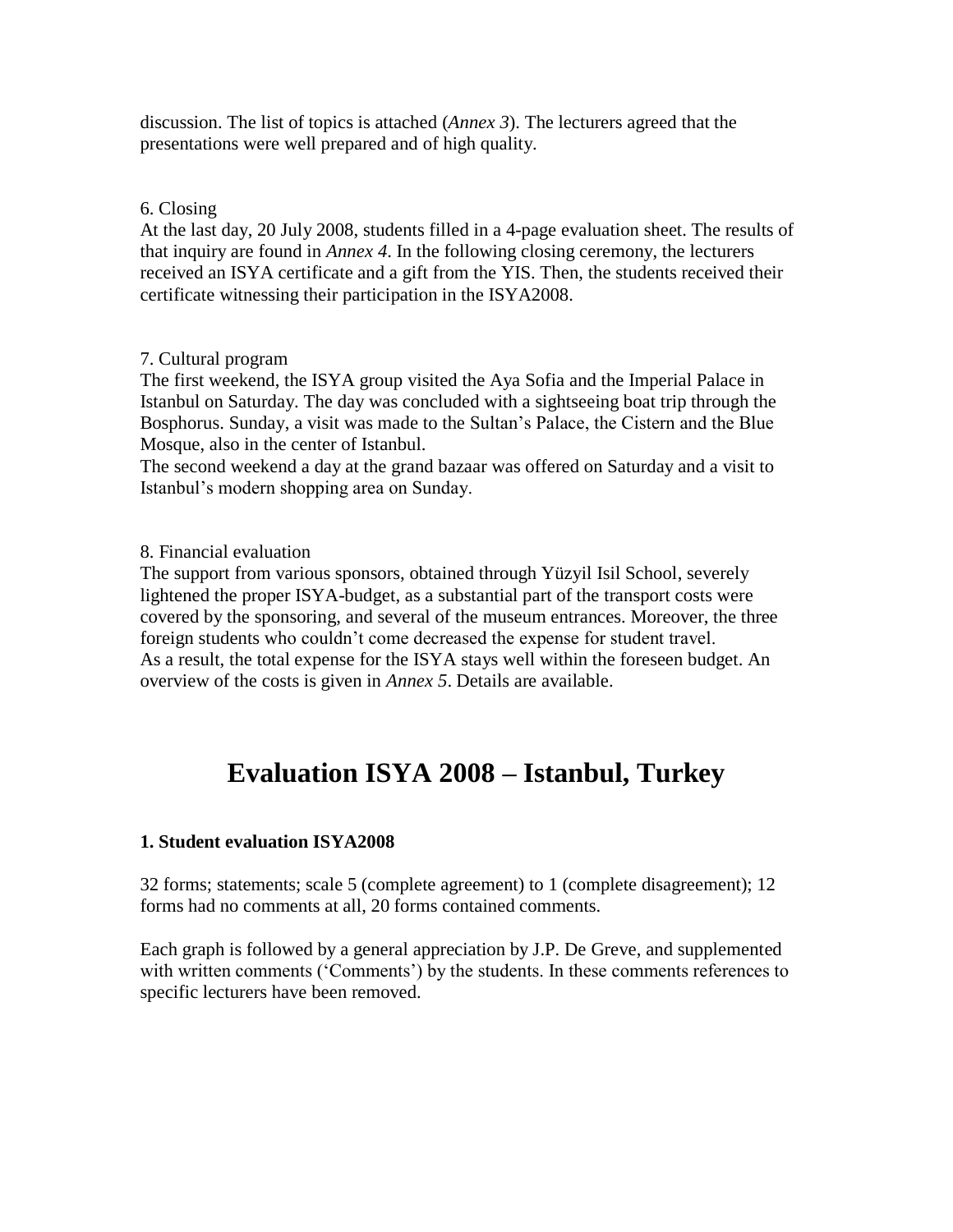

The website was on average OK, but considered too slow.

- The website was full of flash, which made it take long time to load.
- Application form: putting 'attach' recommendation letter was confusing, who should send the ref., me, or the referee?
- Because high graphics in the homepage, I usually had a problem to open the website homepage.
- Webpage navigation was confusing and the information wasn't enough. The application form was useless, because I needed to copy it to text file and send it via email (as Dr. Zeki Aslan instructed me).
- I would like to have more information from the website about things I had to carry with me, the accommodation place and the lecturers.
- The problem with the website was that it takes long to download for computers with a modem. Because of that I couldn't visit site frequently. The information was not complete. For example, the transportation issue (we didn't know until last day).
- A lot of graphics, hard to load for slow connection.
- The initial website was good. But it didn't provide enough information before the school (pre-departure comments, etc.)

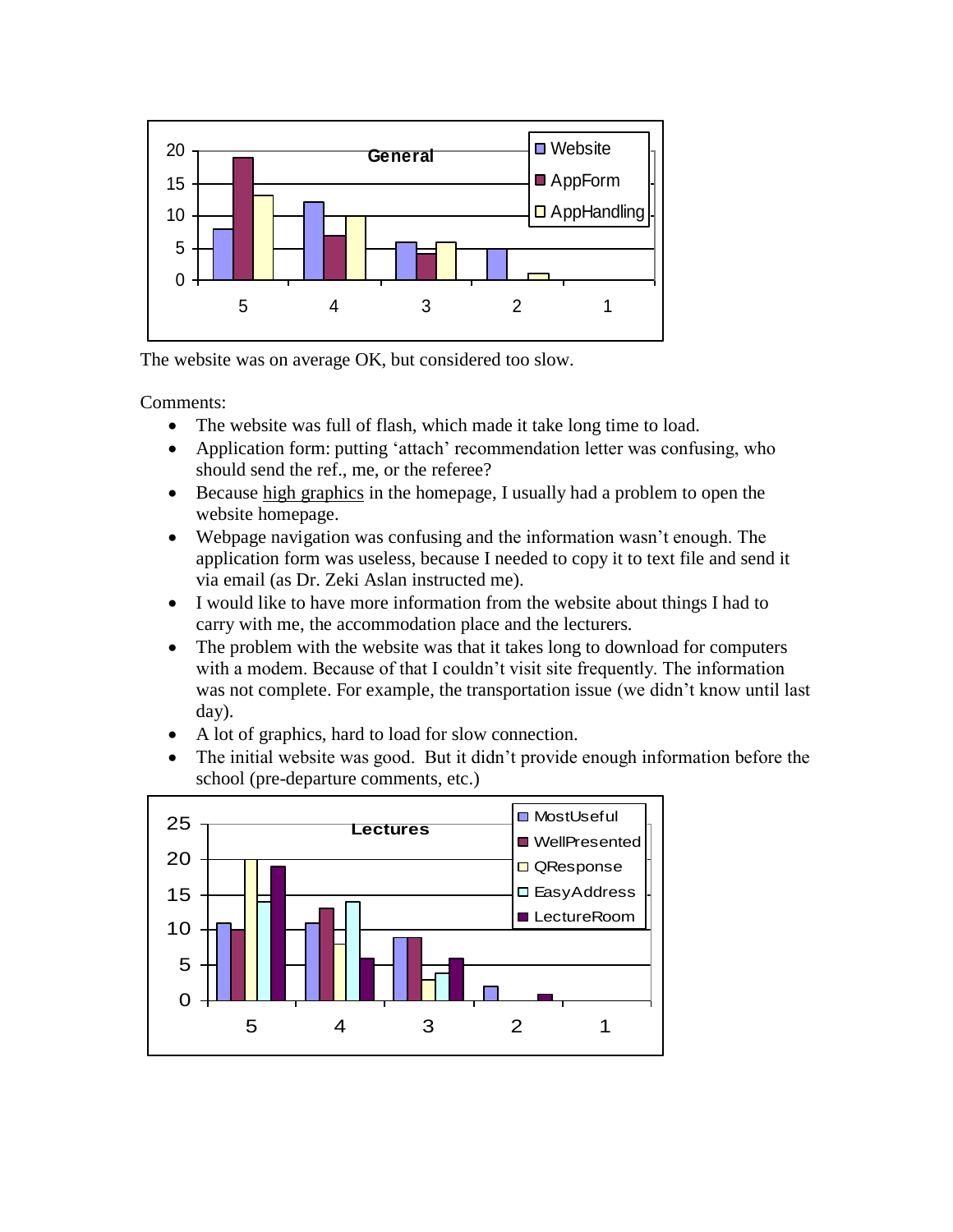The lectures were useful, but some of the PowerPoints could be improved (text too small). The lecturers were very responsive and could easily be addressed. The airco was considered as a negative point.



On average, the time spent on the lectures was OK. Some found the level too high, some too low. A preliminary test could be performed to find the average level of understanding per subject.

Note: The questionnaire must be improved for the questions with choices ("or" questions). Many students did neglect the remark to chose only one option and answered all the options, and not always consistently. A question per subject could be introduced instead.

- I think some lectures were at a very low level.
- A few presentations were full given with words projected on screen instead of graphics. A few lectures were helpful but there were some lectures nearly similar to each other.
- Maybe the IRAF lab was a little bit too much for a beginner (me). I would suggest more IRAF labs, with small amount of information instead of less IRAF labs with too much information. This does not mean the lecturer was bad, he was very great.
- The lecture room was comfortable, but the air conditioning system has made this comfort a little colder. So, some people got ill.
- The lectures' level should be a little higher.
- It's good to attend lectures from a diverse field of interest but I think that important papers on astronomy and astrophysics should be discussed.
- Attendants should be introduced to scientific literature.
- The total time spent for the lectures was fine, but the duration of each lecture, 1.5 hours, was a bit long and I could hardly follow the second halves.
- The air-conditioner prevented to breathe fresh air, but the room was comfortable.
- For me, the most useful part of ISYA was the presentation exercise, then observations and lectures. This comment applies to the next sections  $\odot$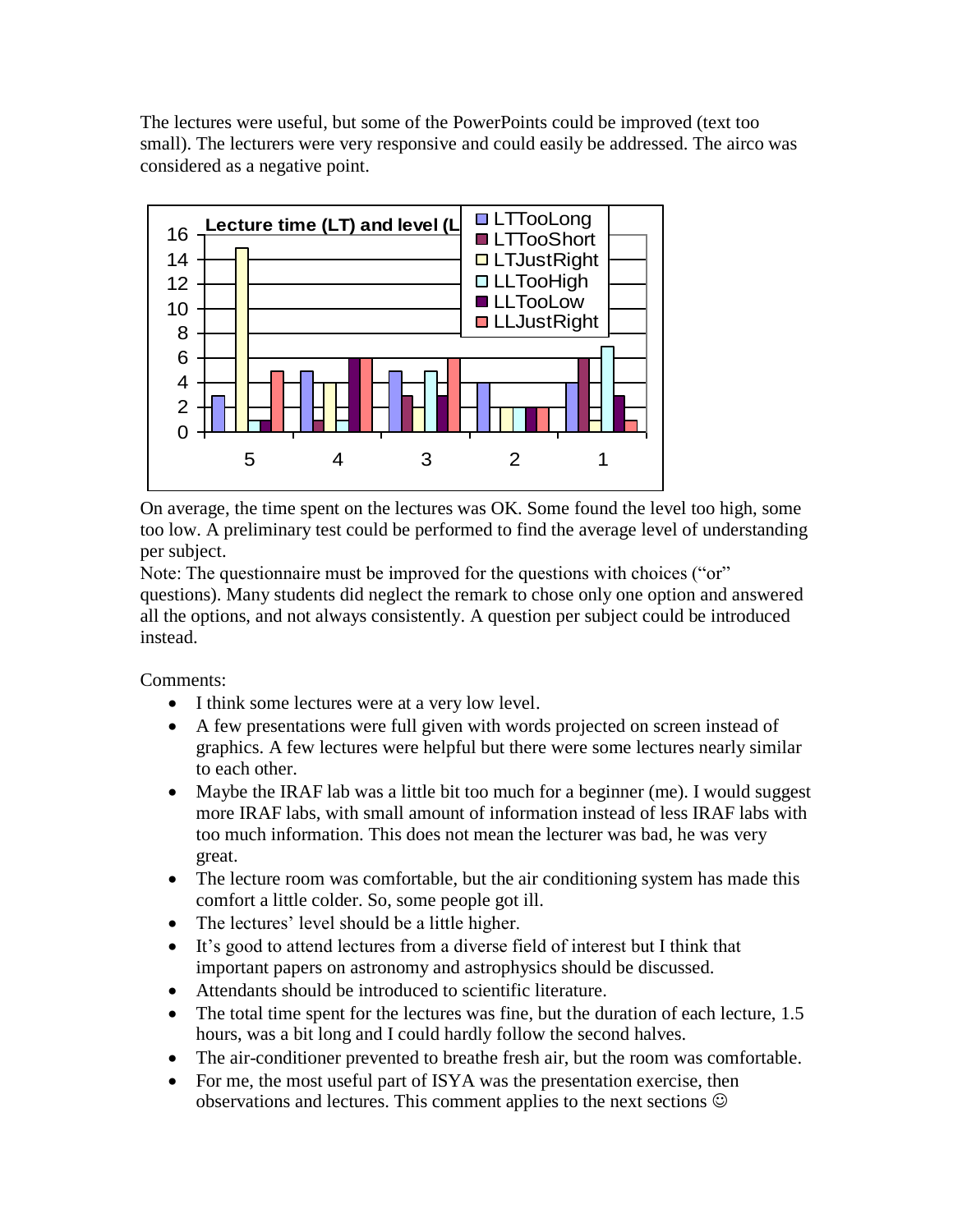- The lectures times were too long because it is too hard to interact to the lecture for 90 minutes. But the lectures level was just right for Master and PhD students.
- Not all lectures were well presented.
- I enjoyed the lectures more than anything else (but there was almost no cosmology).
- The lectures of ISYA 2008, I had them at the university before, but they helped me to remember some useful elements.
- Some lectures were at too high level, but some lectures were at too low a level. Sometimes there was no balance.
- Some of the lectures were very good, but it was hard to follow some others.
- Providing printed instructions for the labs would be very helpful.
- Some of the presentations were not so well visible, as they were with very small font.



It was not so healthful with the airconditioner.

Appreciated, but not considered as most useful. Very little connection with the lectures. Linux did not pose a major difficulty. Supervision was OK.



The observation time (3 times 10 minutes) seemed to be OK.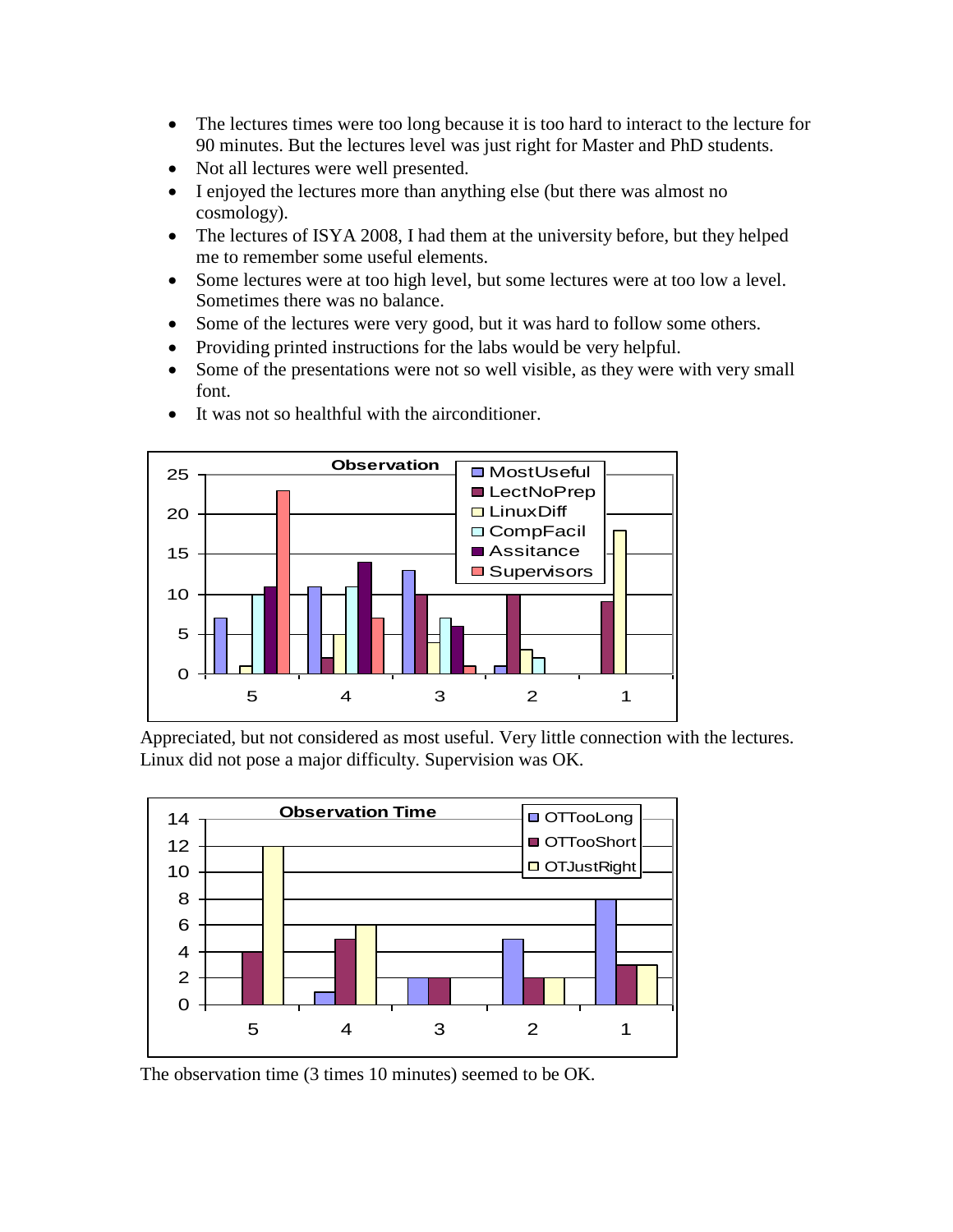- We didn't get enough information about the telescope. And we've just found out (the readout time  $= 60$  sec) new information just before the observation. Finally, it was still a good experience.
- I highly suggest that project teams must be chosen according to experience, there were teams were none of the team members had any experience with IRAF, so they found it difficult. I was lucky to be in team with a good knowledge of IRAF, so the team with IRAF knowledge, were very helpful all together.
- The duration for the observation projects must be at least half an hour. A whole night with a smaller telescope would be much better than 2 hours with a large telescope.
- The observation times given to a student were too short. Maybe, we could do one observation all together and observe one common object with standard stars. Because there were three nights in these days, we could do a scientific observation.
- Observations: I felt like it was expected from us that we had done observations before, but I REALLY hadn't done it! So, the lecturer didn't take enough time to explain what we needed to do to we get something in which we can show our maximum as an observer.
- I wonder when I am going to have another chance to use a 2m telescope.
- It was useful for me.
- I don't feel to observe something. The robotic telescope is very useful. But I would like to see and close to the telescope.



On the three items, students expressed a great satisfaction (useful, well organized, and interesting).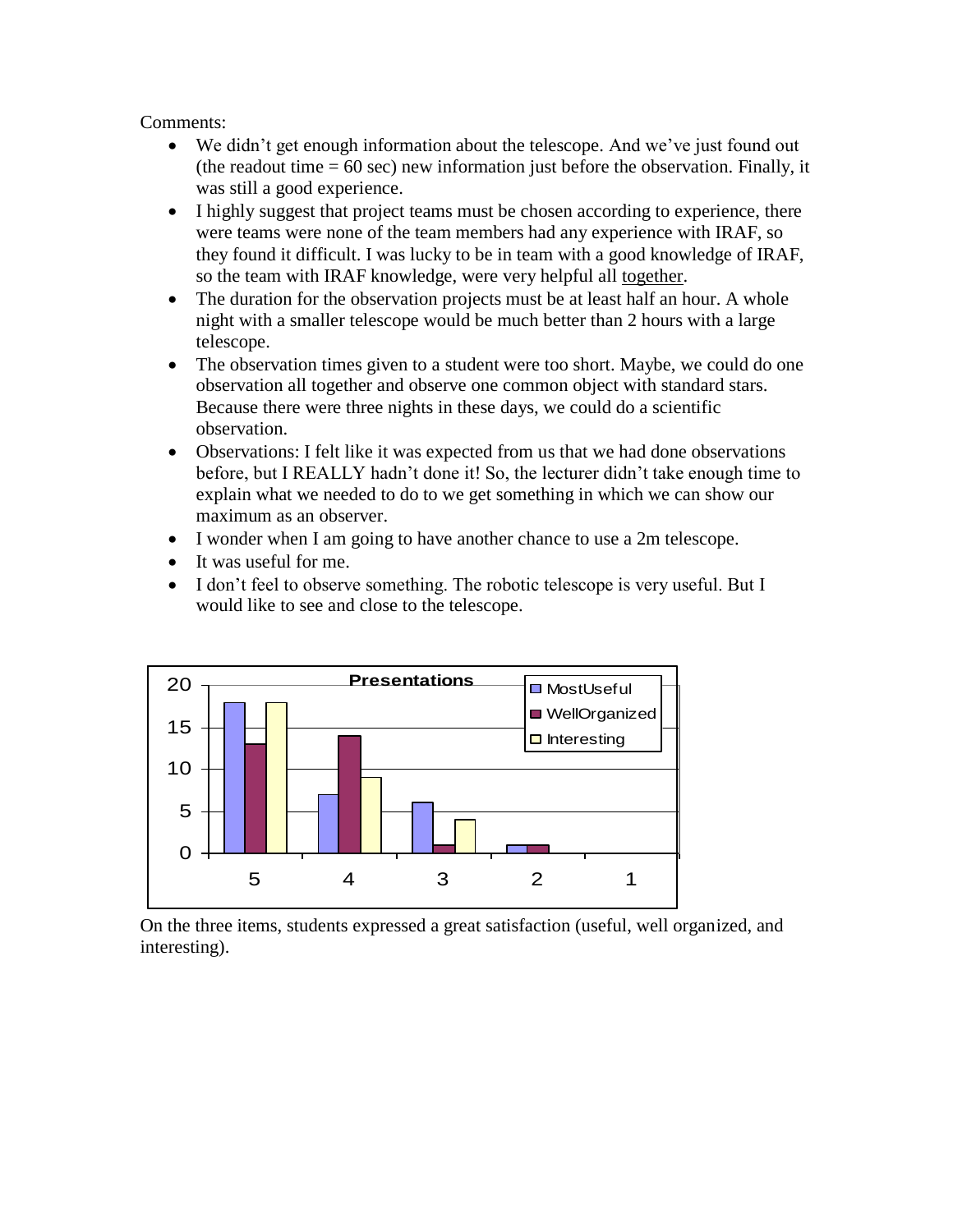

## OK, some found it too long.

Note: the statement must be clear on which time is meant, time per presentation or total time spent on presentations.

Comments:

- It was good to do a workshop like this but almost all the presentations were based on similar subjects. This affects the audience. We should have avoided this similarity.
- Comment for homework, not presentation:
- There were only one or two lectures that included homework. I need to do exercises but we had not enough time to do so because of the number of lectures per day and the amount of things to understand.
- It was really good experience for me to present my work and ask for ideas.
- The presentation must be at the beginning of the course because everyone then knows each other and find out if they work together in some area.
- The presentation helped me to feel myself a scientist.
- The time spent on presentations was enough to explain our research because it is the ideal time for congress.
- If the point was to present main points in short time, that was a good preparation. But on the other hand, some precious info about students' work had to be skipped.



All items received a positive appreciation, apart from the breakfast.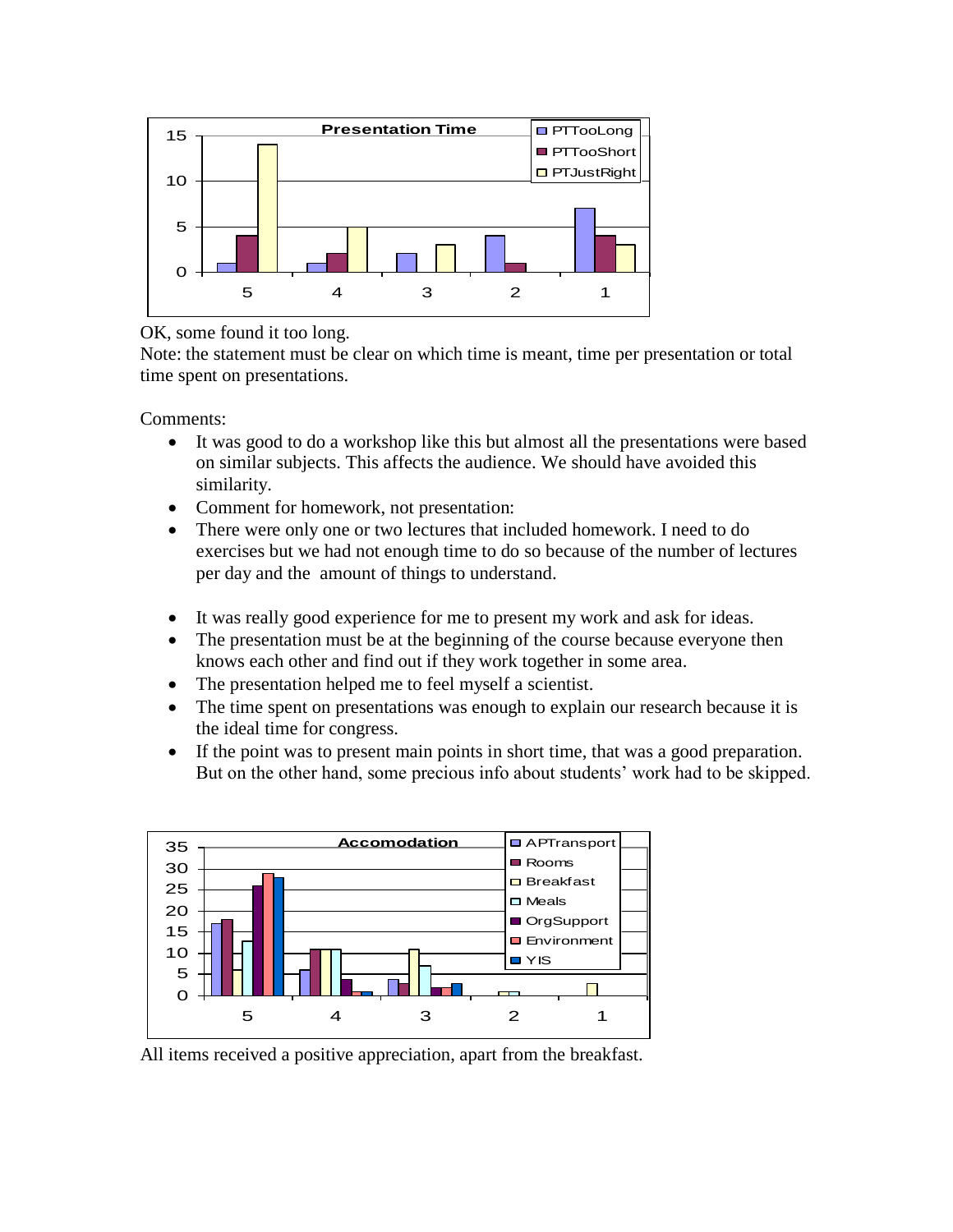Note: At some mornings, there was no breakfast served, and students were taken out to a restaurant for their breakfast. Later, this was replaced by a self-improvised breakfast (small breads and fruit juice).

Comments:

- Except few events, the breakfast and meals were good. But the predictable dinner was a little bit disappointing.
- VERY nice accommodation place and school.
- 1 room key for 3 persons is not enough. Sometimes there were problems to find the key.
- The transportation system was well organized.
- Thanks to Yzyil Isil Schools....
- You could find a better place (for movers!)
- Can't complain! It was great.



Both the cultural tours and the leisure facilities were appreciated.

- I had great time ....
- MORE than fine.
- This part was really good.
- I would like 2 or 3 afternoons to go again to the city instead of going back to the accommodation place.
- Sport facilities: in school I didn't use it so I would say that I don't know if they were good. In accommodation place the sport facilities were OK.
- GOOD.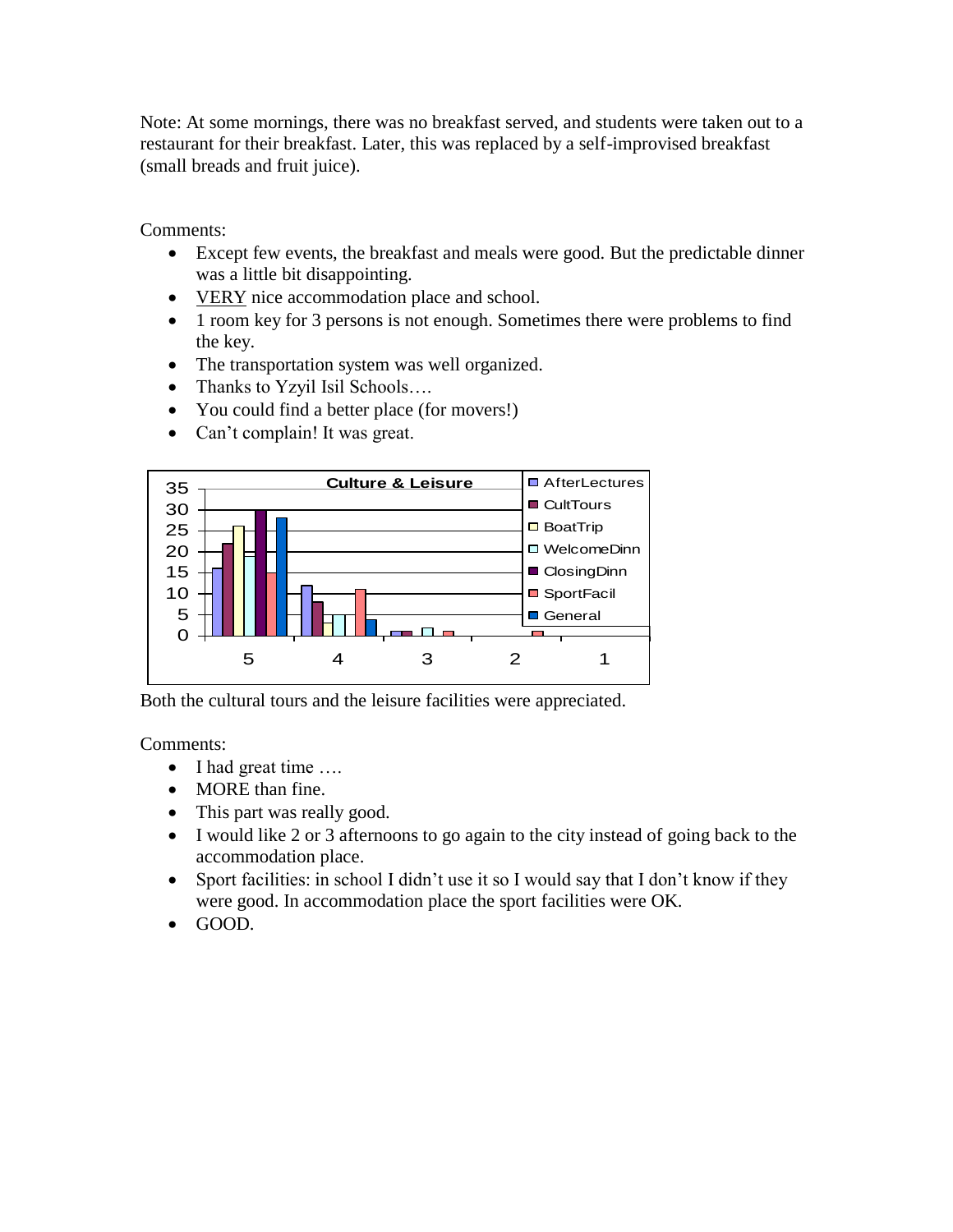

The students developed an international network and strengthened their interest in astronomy research. Some students report that the ISYA did not alter their research interest in any way.

Note: these items need to be reviewed, so that they express the possible added value more explicitly.

Comments:

- Before coming here I was dreaming of hard lectures, tough exercise and more details on the subjects. I found the lectures (most) in low level. However, several lectures, especially those that were in charge of, were great but I still don't mean the levels were high…
- This ISYA 2008 let me open my eyes wide and see beyond. I found myself and I really know what I will study in the future. Thank you ISYA.
- I got now very good connections with people in my field, professors, students … I have clearer vision about my career.
- THANK YOU ISYA, organizers, chairman, professors, students, everyone.
- Thank you, thank you thank you thank you thank you ... for all you have done for me.
- Thank you for this fantastic School of Astronomy!
- ISYA was really efficient; it was a really good experience.
- This school helped me to develop my possibilities in programming and presentation.
- I need to answer 1 to the second question because my research interest was well defined before ISYA.
- Just continue doing what you are doing!
- Excellent, I can confidently say I am a different man!
- There was no lecture about stellar atmospheres. My research area is stellar atmospheres but there were generally lectures about binary stars.
- Last three weeks I had very good time. I had good experience in here.

Other, additional comments: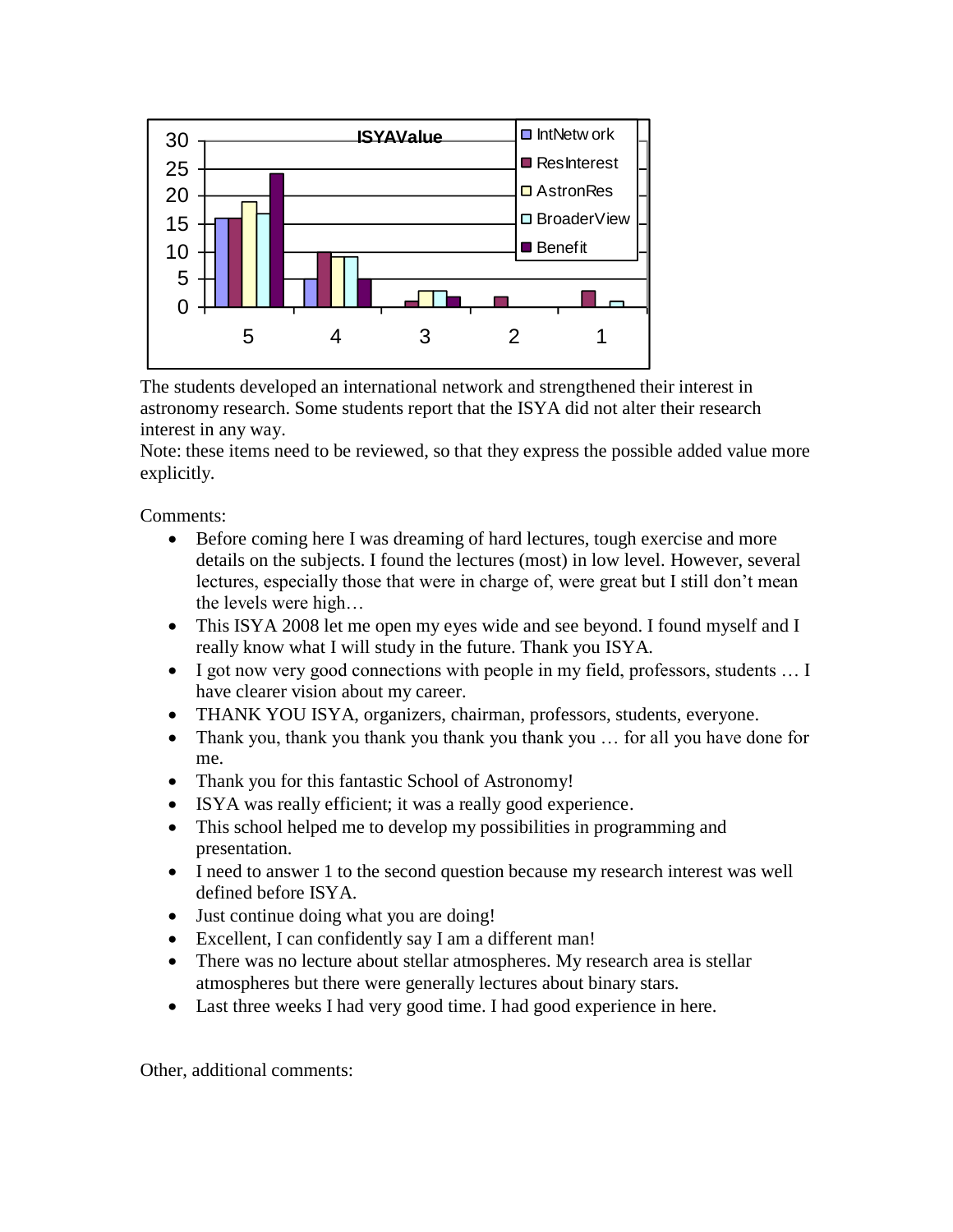- The laboratory exercises, learning the reduction processes and how to 'play' with astronomical data is quite useful and time spent for it should be increased.
- I just want to appreciate the effort of ISYA organizers and thanks to lecturers for their lectures. The only thing I would like to mention is that, it could be great if there were some free time between lectures to have more time for study and reviewing the lectures.
- ISYA has accepted students who have different knowledge in astronomy, so I think it must be more selective to be a more efficient summer school.
- WELL DONE.

## **2. Comments from the lecturers ISYA2008**

#### \*\*\*\*\*\*\*\*\*\*\*

It would be helpful for student preparations to be done in the first week, with a prepared draft on arrival and but also some organized way for feedback- teaching how to. A preassessment of where the students are on each of the topics of the programme would also be useful to the lecturers.

## Ali Alpar

#### \*\*\*\*\*\*\*\*\*\*\*\*

As a LOC: Million thanks for all your efforts... As a Lecturer: cheers to everyone, cheers to ISYA! Sinan.

Operational matters:

- Lecture sessions were too long: It has been proven that whatever we do after several minutes of student attention, they are distracted one way or another during lecturing; lecturing goes on between losing- and regaining- the attention of the students. I propose a schedule similar to what we experienced but I think the following would be more relaxing: One 90min session =  $(40+10+40)$  mins =  $(lecture+break+lecture)$  So after "1 session" there will be a long break (20min) which could be used as /free discussion/ NOT as "e-mail reading". Note that the lecturer of both 40min lectures should be the same. - Presentations/Student Talks - STs: I fully agree with Rob and Zeki that STs have to perform at the very beginning. STs must even be submitted at the registration day to overcome further troubles. However, I am not sure about slots for STs. Thinking loudly there exists some constraints: - Students must arrive and the opening has to be done. :) [Day: 0-1] - Introductory lectures have to be given [Day: 2] - 2 afternoon slots x 90min / 15 min  $\rightarrow$  12 STs/day (we really should not mix STs with lectures). a) Opening on Mon (arrivals on Sunday); Intro on Tue; STs are on Wed-Fri afternoons: 3 days  $\rightarrow$  36 students

b) Opening on Fri (arrivals on Thursday); Intro on Mon; STs are on Tue-Fri afternoons: 4 days  $\rightarrow$  48 students

- Limiting the internet access. As Rob pointed out, students were either reading e-mail or working on their presentations OR working on completely different topics. However, I must also say that some of them (not many) were either using internet for "dictionary" or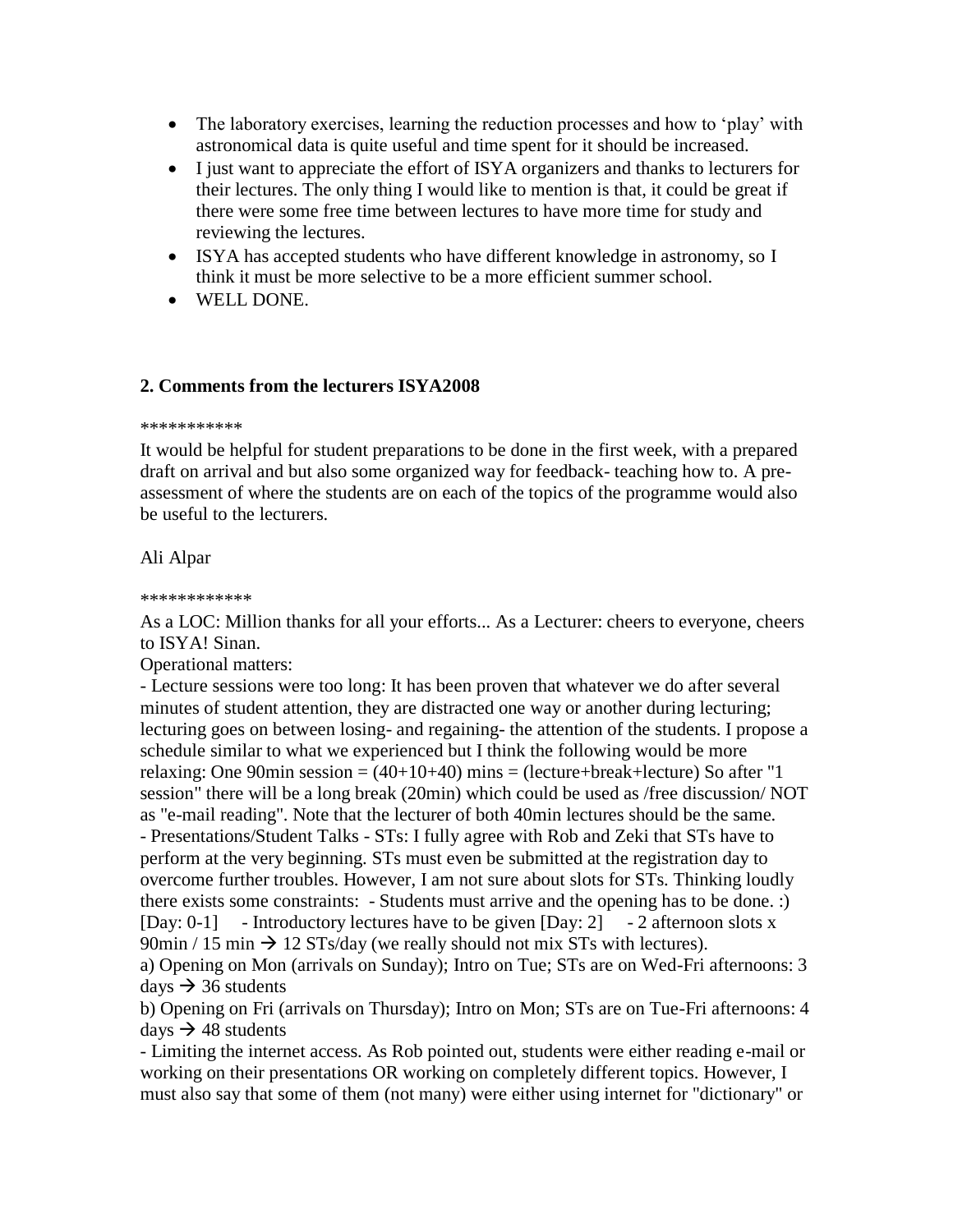for "further search on the lecture", especially when Ed switched from one satellite to another. Some of them even they have started to download the articles... So it won't be an easy answer... My 2 cents on this problem: if we redesign the lecture hours from " $1x90$ " to " $40+10+40$ ", the tendency to use the internet would be reduced (but will not be ceased) - [another 2 cents comes in "Lecturing"]. If ISYA wants "full control of the internet" that is also possible with a good network infrastructure (e.g Yahoo Messenger was blocked in Yuzyil Isil).

- Student levels. As I have already told during the school, I have prepared myself to teach "scripting in IRAF"... On the first day I understood that this was just a dream... /by just applying a quick questionnaire/. So we really should come up with a good questionnaire (however it has to be done on the opening not before); revealing all sorts of distributions between them. We might also relate this early questionnaire with the last one, as well. Things in my mind: Observation experience; Data reduction experience; Observed/Reduced wavelengths; Computing Experience; Fields of Study; Publication experience; Proposal and/or Project Experience; Tendency in Astronomy /Astrophysics/ Space Science/etc. \* Lecturing

- One of our (as a member of LOC) mistakes was that we weren't that organized in supplying the lecture notes to the students beforehand (I know the reason for my lectures; I have rewritten almost all lectures by lowering down the IRAF/reduction teaching level). We should really distribute the lecture notes (i.e PPTs) so that they can at least follow them on their laptops. This also helps them to concentrate on the lecture not on their email.

- Lecturing facilities: I know, this is minor but it effected the lecturing a lot: A dedicated "presentation computer/server" should be available in the class so that none of us has to worry about technical details of the presentation.

- During lecturing: Not allowing drinks to the class was not good idea (even though it was because of the regulation of the class for this ISYA); especially water should always be available during the lectures (both to lecturers and to students). Another "minor" organization problem (which we discovered right at the end) was music. (Soft) Music should be available during the breaks.

- Schedule: As I have stated in "Student Talks", schedule of the lectures has to be organized logically. Instead of asking the lecturers "how long do you want to lecture", all lecturing subjects have to studied and then ISYA should offer the lecturer "you have X slots to lecture on Y". This way:

\* Hot topics of the ISYA year can be fit in to the schedule before the school.

\* Depending on the ISYA country, some extra topics can be added to the schedule. \* Organizational matters - ISYA really needs a web site (MAIN) - And each "ISYA Local" needs a different web site too. (LOCAL). The MAIN site should serve all the "application" matters: rules, grants, previous schools, future schools, AND application forms (i.e ISYA application should be standard for all schools). The LOCAL site must deal with venue organizations, cultural activities, arrivals, departures, accommodation, and local information before-during-after the school, etc... i.e. LOC should be able to organize the school through the LOCAL web site (depending on the facilities of the LOC).